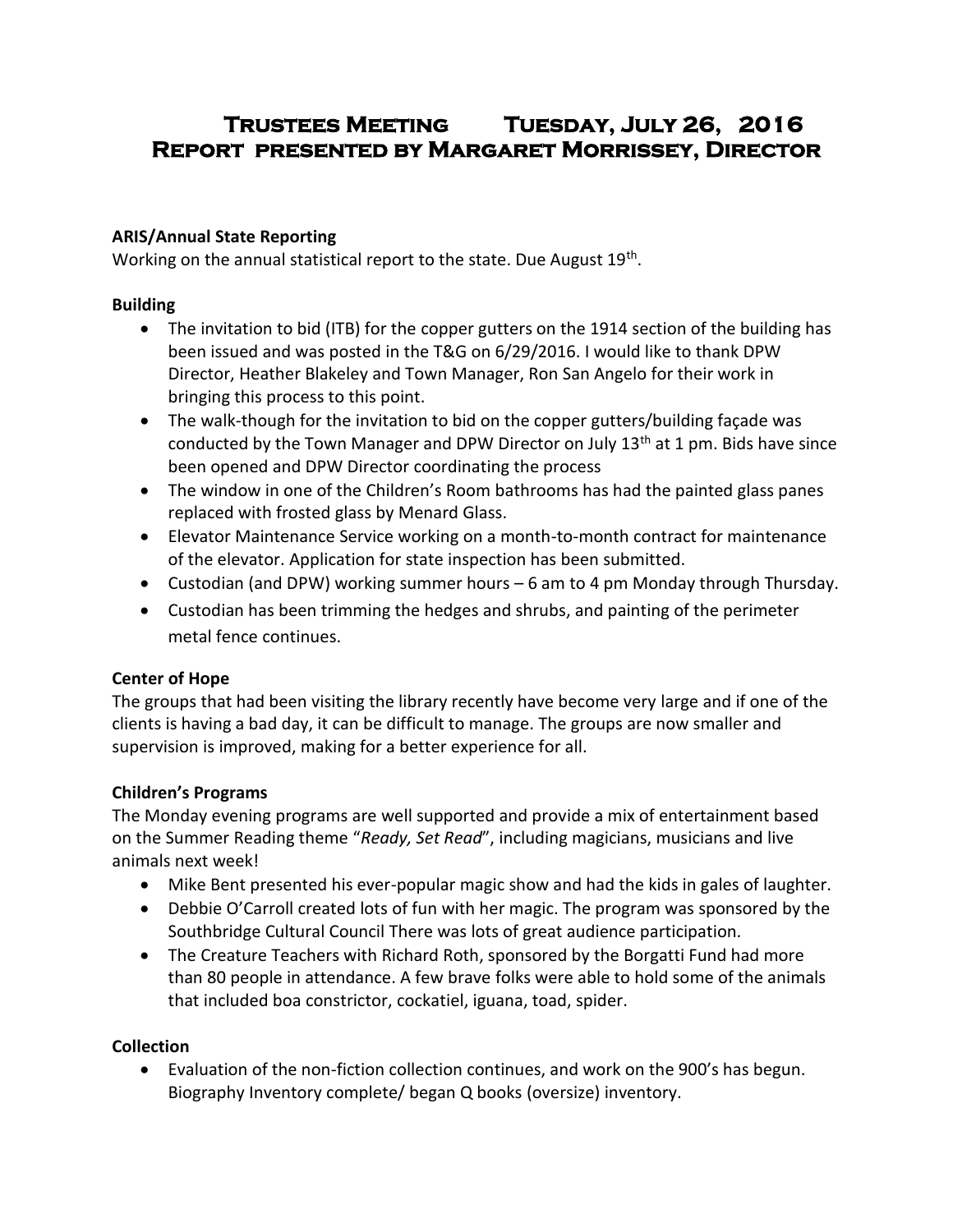- Work has commenced on the Spanish language section. Due to vacations and staff shortages this work has been given a lower priority.
- Ordering of books and materials has started in the new fiscal year. I am ordering books for Children's section, in the absence of the librarian there.

#### **Friends of JEL**

The 11<sup>th</sup> Artful Friends Raffle drawing was held on 6/30. Prize winners have been notified by phone, and the list posted on Facebook, as well. This is one of two fundraisers for the Friends of the Library and the proceeds are used to sponsor programs and receptions.

- Friends of JEL organizing an event as part of the international Knit-In-Public day, at the town common on Saturday 6/18 from 11 am to 3 pm.
- $\bullet$

#### **Literacy Volunteers**

 Attended a board meeting to discuss the shortfall in the budget due to a projected grant not being awarded this year. It creates a significant deficit and will impact the service in October. Strategies are being discussed, local emergency fundraising is taking place. Cuts in service etc are being discussed to see where the least impact can be.

#### **Long Range Plan**

 Two consultants have been contacted Deb Hoadley and Joan Menard and the proposals are presented separately at today's meeting.

#### **Media and Social Media**

*as of today:*

| 1,526 | subscribers to the eNewsletter | (Constant Contact)         |
|-------|--------------------------------|----------------------------|
| 755   | "likes" on Facebook            |                            |
| 2,658 | JEL Website Sessions           | $(June 1 - June 30, 2016)$ |

#### **Meetings**

- Attended the Celebrating Southbridge event 7/8 at the Bicentennial office, Hamilton Street. It was an excellent networking opportunity. Kudos to the Economic Development staff for organizing.
- Met with some of the staff from the Vocational Program at Center of Hope to discuss the summer services and how their volunteers can be most effective at JEL. The clients and a coach provide the daily lunch service and are planning on expanding their current one morning general library work service to two mornings per week.

#### **Outreach**

- Attended the presentation of the School District's Turn Around Plan to the community 6/24 at Charlton Street School.
- Invited to meet with Australian delegation from Zeiss at the Optical Heritage Museum 6/3 and discussed digitization of optical materials among other topics.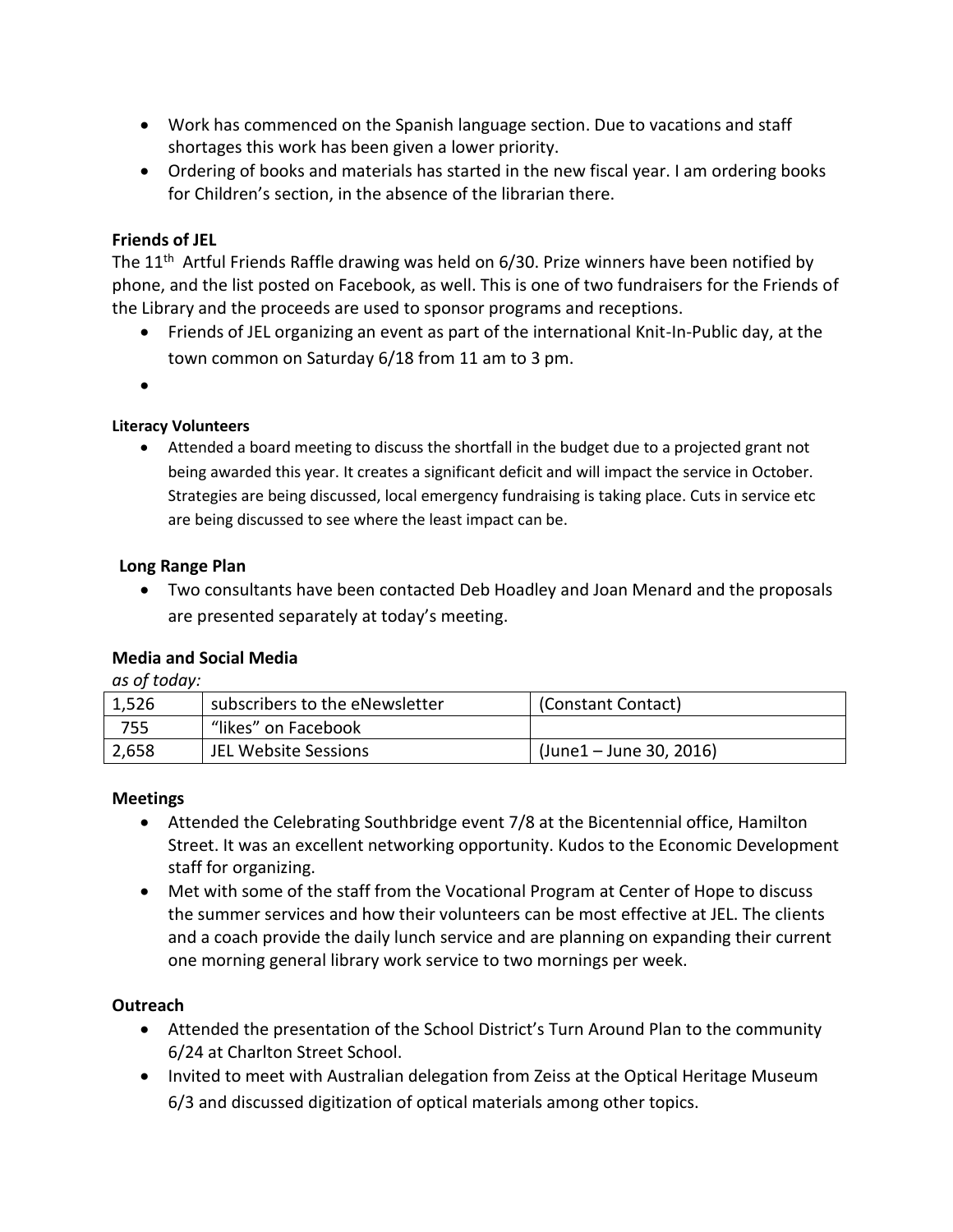Participated in the *Acorn Adventure* Sunday 6/12. The hike was conducted through McKinstry Brook area - and was presented as part of the Bicentennial events offered by *The Last Green Valley.* 

#### **Proctoring**

Proctored an exam on 7/8 for a University of Maine student.

Another request for exam proctoring, which will take place in the next week or two. There definitely seems to be a trend that they pick up during the summer months.

Adult Services Librarian proctored an exam for a University of Maine student on 6/9.

#### **Programs**

- A reception was held on 7/7 for this month's artist, Southbridge native Audrey Weber. Her work will be on display throughout the month.
- On 7/8, fiction author Jenn Bishop gave a book talk on her title *The Distance to Home* and book signing. The kids loved meeting a real author who shared some of her early notebooks and encouraged the students to pursue their dreams.
- Working on a listing of suggestions for new Cultural Council grant applicants for October.
- The Annual Pride in Southbridge event was held on Thursday, 6/30 featuring music by Sarah Jo Burke. We had about 32 attendees for this event.
- Greg Maichack presented his paint-your-own workshop, 'Stunning Still Lifes' on Wednesday, 6/29, sponsored by the Southbridge Cultural Council and the program was at capacity. All participants enjoyed the workshop and left with a piece of their own art.
- The Adult Coloring program on Wednesday, 6/15 had no attendees. As this is the second month in a row with 0 attendance. Series suspended for the time being, and picking it back up in the fall.

### **Recruitment**

Interviews for the position of Children's Librarian will take place on July 21, 2016. The position of Library Aide will be filled

### **Safety and Security**

- A nip size bottle of Vodka was found on the shelves.
- Unattended bag found in the lower level bathroom. Owner found but it provided a period of concern.
- Custodian found two hypodermic syringes on the library property. A Sharpes box has been obtained to safely dispose of these items.
- I found a 4" fully extended knife in the parking lot. Reported to PD and Officer Beinema came by to retrieve and dispose.

## **School Visits:**

• School visits to Charlton Street 6/2, West Street 6/9 and Eastford Road 6/14 have been made to promote Summer Reading.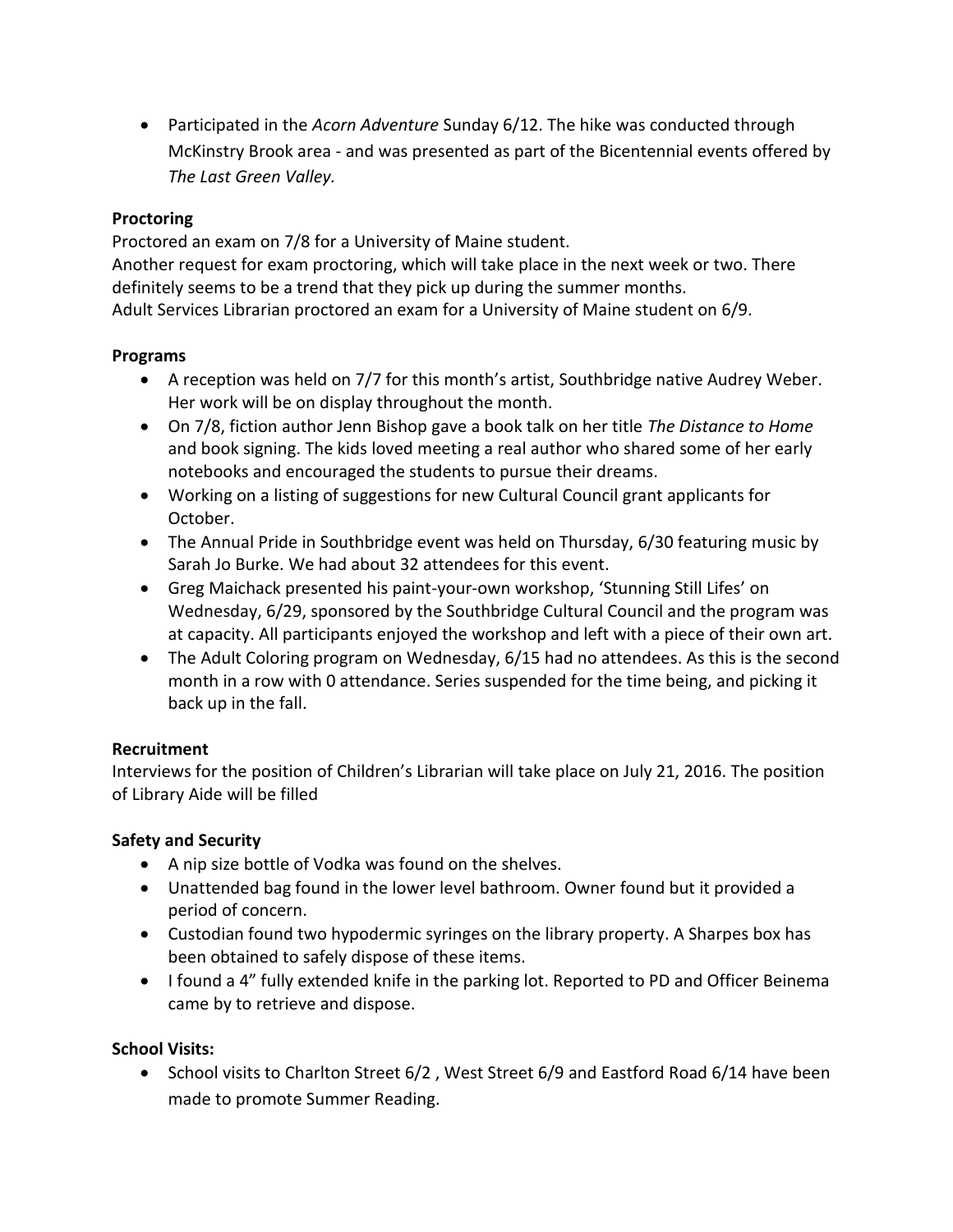- Attended Career Day at Charlton Street School 6/3
- Attended Community Appreciation Day at West Street School 6/10
- Charlton Street School conducted a library card drive and one is planned for West Street in the fall.

#### **School Summer Reading Materials**

The books selected by the schools have been purchased and are displayed in a special location for the convenience of the students. The program is augmented by Interlibrary Loan if there is large demand for particular titles at a given time.

#### **Staffing**

- All staff is working to cover the hours in the Children's Room due to the vacancies. The flexibility and problem solving skills of the staff are appreciated
- Southern Worcester County Educational Collaborative (SWCEC) students are finished volunteering until the new academic year.
- Library Aide 10 h.p.w. temporary hire from School Dept to help us with the chronic short staffing.
- Interviews took place on 7/21 for the position of Children's Librarian

#### **Stuff the Bus**

The library is working with Catholic Charities to be a collection point for the donated school supplies.

#### **Summer Food Service**

The service is staffed by Southern Worcester County Educational Collaborative and Center of Hope vocational programs. The number of students participating in the summer food program continues to be very low compared to previous years. The library site is 'open' meaning that pre-registration is not required. This service is offered Monday through Friday from 11 am to 1 pm.

- Coordinated with *Center of Hope* and *Southern Worcester County Educational Collaborative* to arrange for staffing of the Summer Food Service program that will be offered 6/27 to 8/5.
- Discussion had been taking place with the Food Service Department to extend the program to when school reopens, offering food from 12 noon to 1 pm Monday through Friday. This service is now going to be provided at the A J Petro Swimming Pool.

#### **Summer Reading**

- Summer Reading Program 2016 theme is sports related "*Ready, Set Read*" Final preparations are underway. Pre-Registration started 6/23 and 6/24.
- The program is underway and there is lots of interest from patrons in this incentivized 6 week program
- SRP officially kicked off on 6/27 with a concert by Jay Mankita at 6:30 pm.
- SRP has a teen and adult component as well.